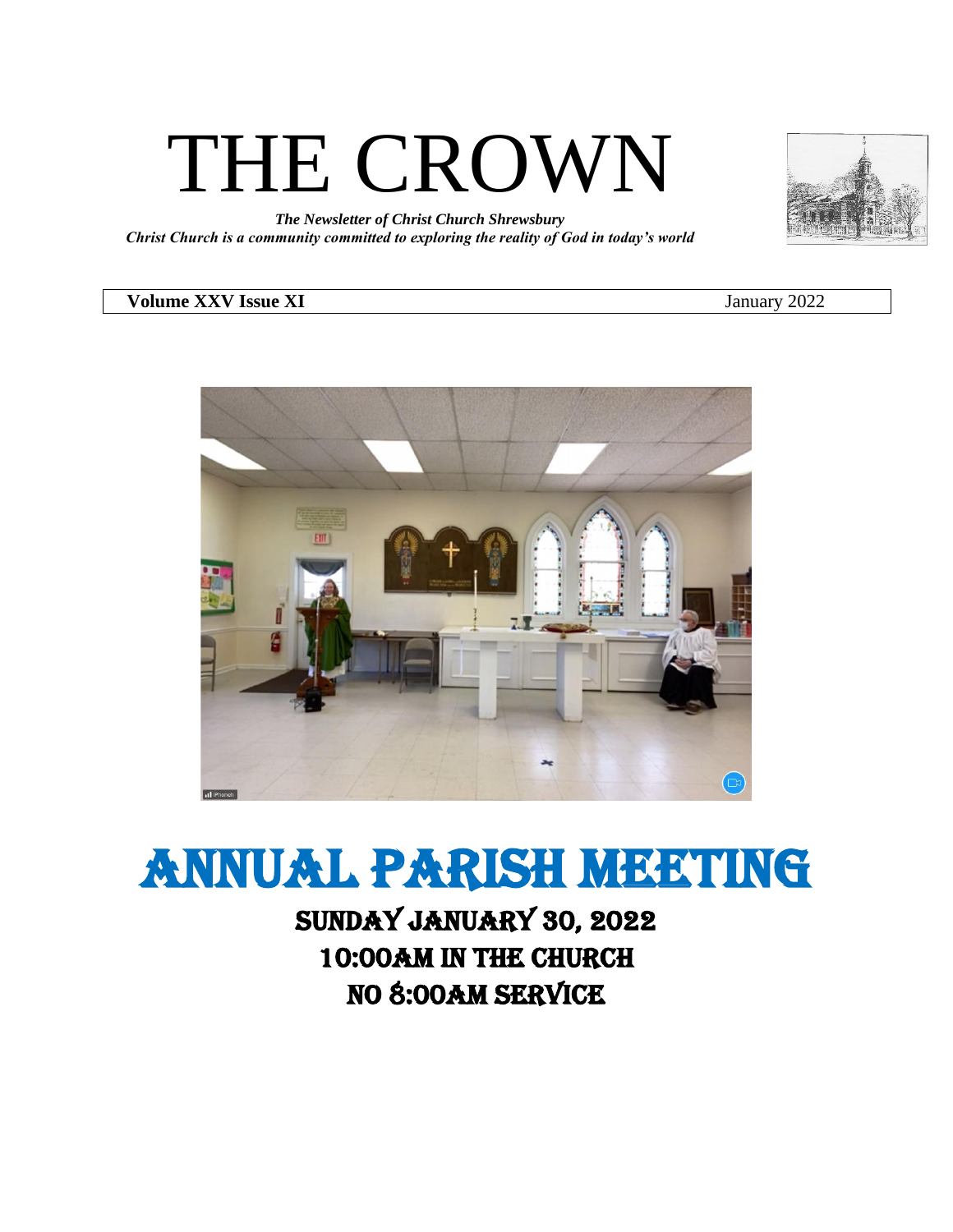#### *"Pineapple Walnut Banana Cake"*

Dear Friends,

December was such a marvelous month. For all the frantically changing world of covid and trying to navigate how to keep everyone safe and sound, it seemed like light years away from where we were last December. For that I am profoundly grateful. With that, I had a great time!

The Christmas Bazaar was back – though modified a bit. The Christmas services were back with live music and congregational singing – though they were being tweaked up to the last minutes before they began. Our new staff, Debbie Roese and Iris Chen became acrobats, accomplishing amazing feats meeting the Challenge of "Covid meets Christ Church" for this, their first time through this very busy season.

Our parishioners rose to the occasion, stepping up to serve when needed, changing plans and filling in the gaps. Our children also gave it everything they had, bringing their contagious enthusiasm and wonder that left me breathless. All made for as wonderfully a normal season as we could have hoped for, prayed for, in a world that is not very stable or steady these days.

For me, one phrase captures my feelings this Christmas: *"Pineapple Walnut Banana Cake".*  What is that, you may ask? I am glad you did – and I will tell you what I know. At the Christmas Bazaar, someone (I have no idea who) brought in a beautifully iced cake with the label *"Pineapple Walnut Banana Cake"* attached.

I had never heard of such a cake. It sounded lovely, bringing to my mind the thoughts of tropical places like Hawaii or Tahiti, the kind of place I begin dreaming about in the cold, dark of December. It sounded delicious. But I certainly didn't need it. Especially since there is no one else in my house to help me eat such a luscious treat. I kept going back to look at it, incredulous that no one had snatched it up. I resisted. I turned by eyes away. I tried to put it out of my mind. But all day long, it continued to beckon to me. Why had no one snatched it up?

Finally, as we were getting close to the end of the day, I finally gave in. Laid down my money and carried the cake home. It did not disappoint. It was as surprising as I had hoped it might be! So if you are one of those who looked at it and walked away, you should be tearing up now in sadness. It was not to be missed.

The whole of December and Christmas were like that for me this year. Not what I expected. Not exactly what I was looking for. Not what I had on my list of what I wanted. But delicious nonetheless. It did not disappoint. It was as surprising as I had hoped it would be.

*Pineapple Walnut Banana Cake.* That is how I will forever remember the Christmas of 2021. As we look forward to what our Lord will bring our way in 2022, I am already dreaming of another dreamy-dessert-of-a-year: maybe not we expect or plan for, but nevertheless, a delightful surprise from our Lord.

Peace, Mother Lisa+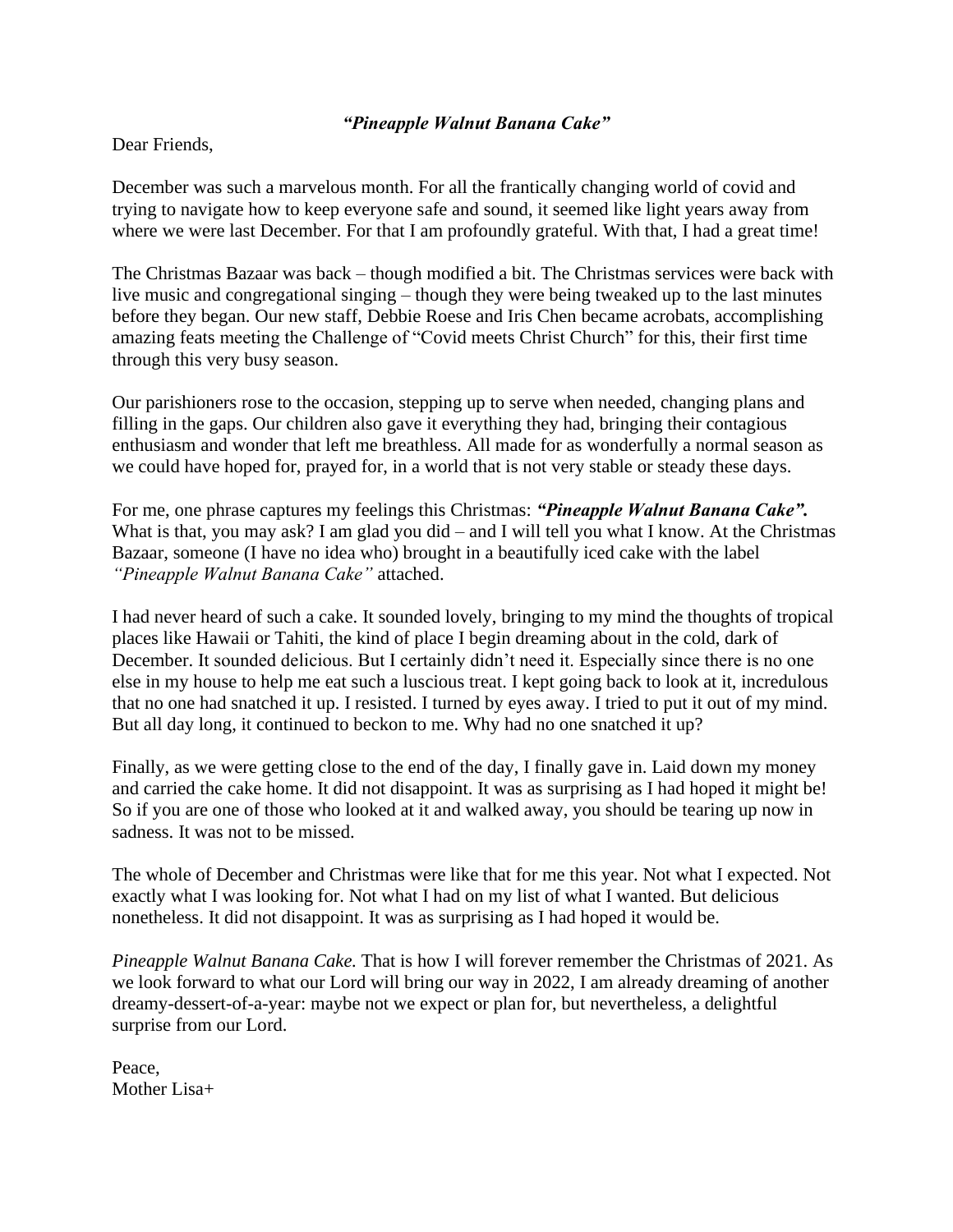PS: whoever you are out there who baked that cake, I would love the recipe!

PSS: I do want it on the record that I did *not* eat the whole cake myself. After a couple of pieces, I took it to a parishioner's home; they enjoyed it too!

#### *Congratulations!*

to **Christopher and Jillian Wilmarth** on the baptism of their daughter Keira Noel on December 5th

*to* **Andrew and Lauren Brown** who were married on December 11th.

#### **A Special Thank You**

I would like to thank all of the people who helped put the Christmas bulletins together. It was greatly appreciated. Debbie

#### **Parish Prayer List:**

Please note: The Prayer List is updated on a continual basis. (Please get consent before addition a name to the list.) Call the Church Office.

*(\*) indicates member of CCS*

**For the sick and suffering, and those in any need or trouble:** \*Mignon Williams, \*Cassie Reagan, \*John Smalls, \*Joan, \*Jim Miller, \*Beverly Ryser, \*Judi Buncher, \*Carolyn, \*MiMi Brown, \*Sarah Schmid, \*Susan Van Valkenburg, \*Irwin Rapolla, \*Lisa Ficarelli-Halpern, \*Jonathan Badal, \*Bob Van Valkenburgh, \*Tom, \*Rosemary, John Veil, Jennifer Turner, Pam, Queeni, Jocelyn, Mariwether Schmid, Julie, Heather Lance, Pat and Bob Rivenes, Cindy and John Jobe, Vivian Hillborn, Lea Gallagher, Judy, Alicia Binn, Peedy, Edie, Marlene, Sherrie, Don Smith, Greg, Rico and Liesel Rauschmayer, Joe, Jane Barnes, Jay Curlee, Geraldine Watson, Katie, Michael, Michelle Ten Eyck, Tabitha Shimooka, Evelyn Curley, Marian Bryja, Judy Smith, Ann Hatami, Anthony, Eugene Krikowski, Kenneth Eckerd,

Susan Galicki, Tommy, Adrienne Betz, Peter Janosz, Lisa, Anthony Willimon, Sandy, Stuart, Frances., Sam Vaught, Kevin Carroll, Cheri Keaney, Dan Birkmire, Reynaldo Jean-Baptiste *May they be relieved of their distress.*

#### **Annual Meeting**

A lot has happened since our last Parish Meeting in January of 2021. Last year we celebrated Holy Eucharist in the Parish Hall and had the meeting there by zoom. Since more and more people have returned to church, we plan to have everything in the Church this year.

The Annual Parish Meeting will be held January 30th at 10:00am. Our usual Communion Service will begin the day with the meeting to follow. Unless things change (as they sometimes do these days) we will meet in the church itself. There will be no potluck or food, but we will provide coffee and tea. We have not decided yet if we will also zoom in, but we will keep you advised.

The Annual Meeting is a time of looking back on the past year and we welcome reports on all the ministries and activities of the parish. Please have your report to the office by January 18th. If you are unsure of whether you need to submit a report, please contact the Rector or Wardens. They will be happy to discuss it with you.

The Annual Meeting is also the time for elections! We are gathering our slate of candidates, but if you would like to serve on the vestry or as a deputy to convention and convocation, or if you know someone who would like to serve, please contact the Rector or Wardens.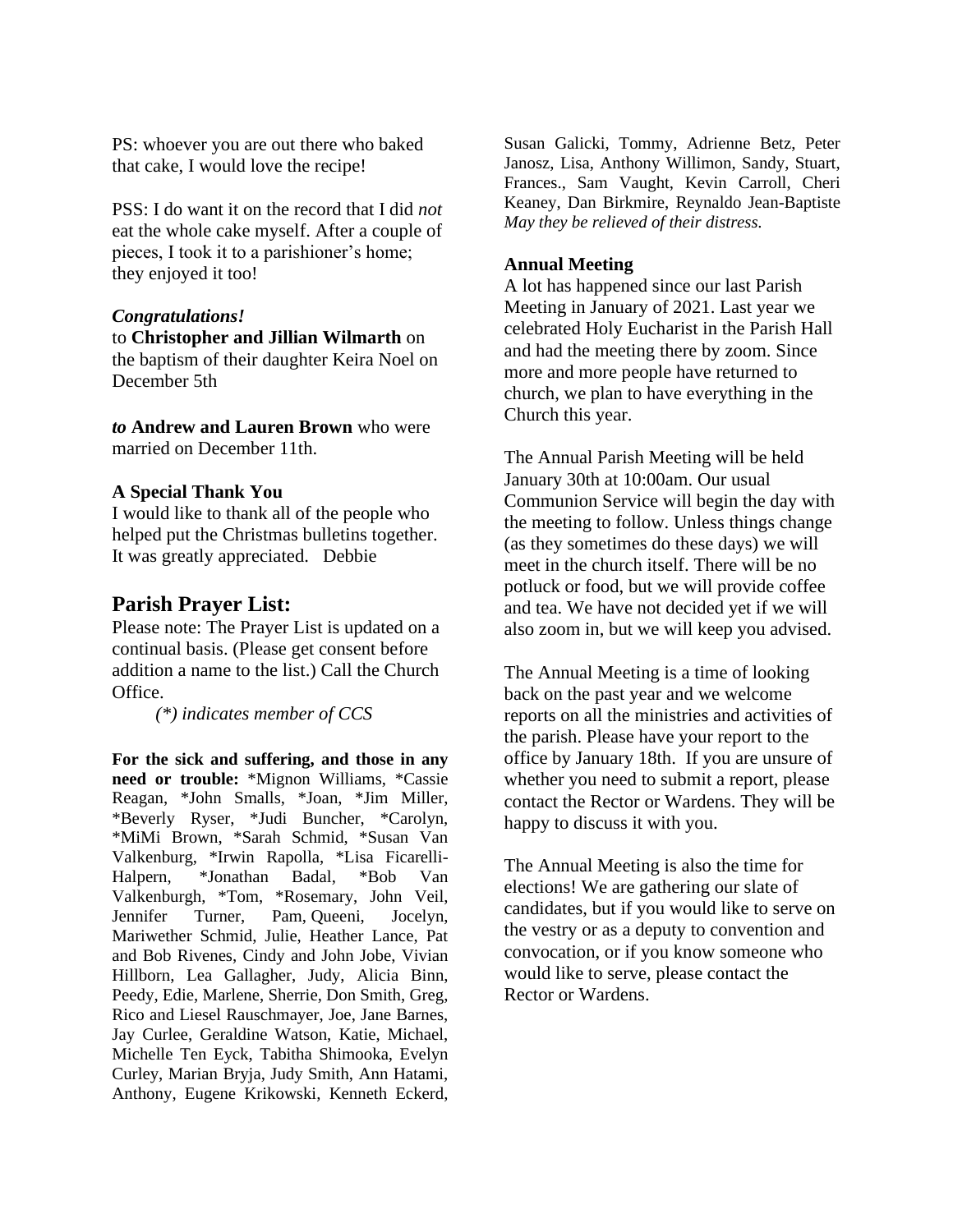#### **Rejoice in the Lord Always**

Our 2022 Stewardship campaign is winding down. So far we have 48 pledge certificates in hand. Annually, our average number of pledging units is 68. If you have forgotten to turn in your certificate, please do so *immediately*. If you have never pledged before, but give money regularly, please consider pledging. Be sure to let us know if you need envelopes and we will have them ready for you to pick up.

A written commitment makes it easier for the vestry to complete the annual budget. If you are new to the parish or have never pledged before but have questions, feel free to contact Mother Lisa, Elaine Feyeriesen (Jr. Warden) or me.

Some ask why their pledge is so important: in the Episcopal Church each congregation is self-sufficient. We rely on the giving of our congregation to make our budget and grow our ministries and outreach to the community.

Here's a suggestion: if you turned in your pledge certificate already but are feeling the movement of the Spirit, you can always reconsider your pledge. Simply send me an email, give me a call, or submit an new form. We would love to have you give it a little increase this year; especially with the pandemic still raging, we need your extra support. And if for any reason your financial situation changes, you can always change your pledge.

Also consider remembering Christ Church in your will. If not for those who have done so in past generations we would have many more challenges today. Our pledge today ensures the continued ministries of Christ Church in the future. We certainly want our children's children to still be able to part of this vibrant congregation.

If we haven't heard from you by January 8th, expect a call !!!

#### **Numbers to date:**

 Certificates received **\$130,085 pledged so far** Increased pledges Decreased pledges remained the same new pledges Peggy James, Stewardship & Sr. Warden

#### **Peak of the Week**

Happy Almost New Year! HEALTHY New Year!!

Peakers will have a new book to ponder in January. It's *The Luminous Web*, *Essays on Science and Religion*.by Barbara Brown Taylor. Quite appropriate for these times and she is always right on the mark!

Join us on Wednesdays at 9:30 for an informal Eucharist. The book discussion starts around 10:15. If you don't have the book, join us anyway—the discussions are always enlightening.

#### **Church School Happenings**

It's been a busy Fall downstairs in the Church School and we're looking forward to continuing in the New Year. Next up on the agenda is the Epiphany Pageant on January 9 during the 10:00 service.

If you are interested in having your child join us in church school, please reach out to me at 732-272-5135 or by email at [susienap@yahoo.com.](mailto:susienap@yahoo.com) I'd love to speak with you.

Faithfully, Sue Napoletano (Mrs. Nap)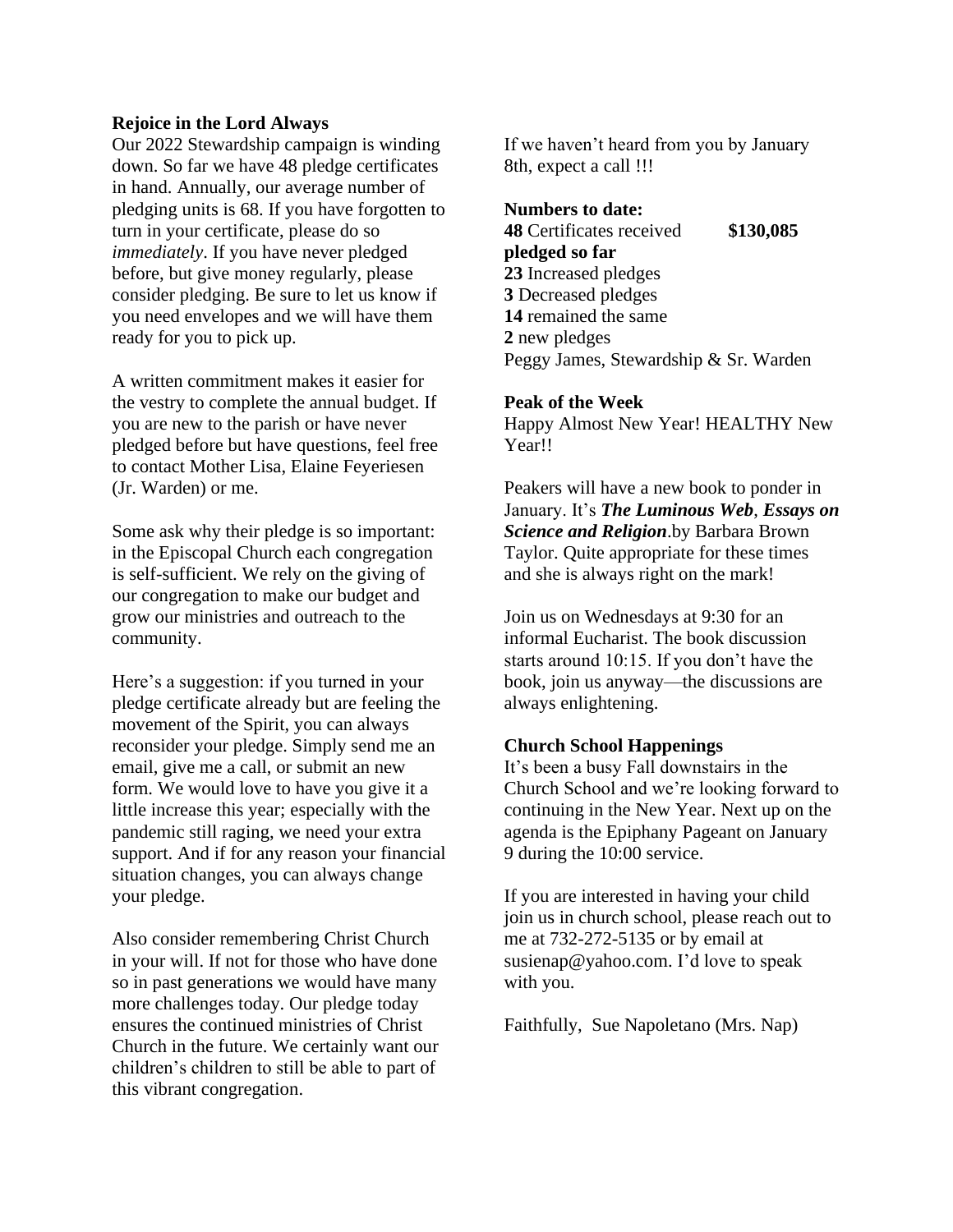#### **If it's Epiphany, it's the Epiphany Pageant!**

The annual Christ Church Epiphany Pageant will take place on Sunday, January 9 at the regular 10:00 worship service. This year's presentation is called **Daphne's Dream.** A rehearsal will be held on Saturday, January 8 at 11:00 in the church. Costumes will be given at that time. We still have characters that can be assumed so come to the rehearsal if you want a part. **Masks are required.**

For more information contact Mrs. Nap or Donna Devlin [\(sarahannb@aol.com\)](mailto:sarahannb@aol.com)



#### **From Queeni Caay**

#### **Merry Christmas and Advance Happy New Year to you Mother Lisa and all the Christ Church members,**

A super typhoon hit the Philippines just a week ago and everyone is still devastated. The damage done was severe in some parts of Visayas and Mindanao and the death toll is now at 389. Our place wasn't severely affected by the storm so we did what we could to help. One of the most affected areas was Surigao City, where my elder brother and his pregnant partner reside. They lost their home but they're safe and we are so happy. We are lucky to be able to contact them because most severely affected areas still don't have internet or electricity. They say it might take 3 months before electricity will be completely restored.

internet a couple of times and so I sincerely apologize if my greeting is a bit late. I hope you had a jolly Christmas and I wish you all a prosperous new year.

#### Love and Prayers, **Queeni**

*A Special Note: We have all heard and seen on the news about the devastating typhoon that recently hit the Philippines. Our own sponsored college student Queeni Caay is right there, giving us her own perspective as she and her family live through this catastrophe. If you would like to make a contribution to the recovery, do consider ERD (Episcopal Relief and Development) which gives every dollar to where it is directed.*

#### **Second Saturday Work Day**

With January upon us and the December basket / bake sale completed we are now back to our next Second Saturday Workday, which will be January 8th beginning at 10 AM.

Our lawn care service does an amazing job, but for those of you who prefer outdoor work, it still leaves things like weeding, fence maintenance and painting to apply your time and talents. Just an hour or two makes a big difference and the more hands there are the more that can be accomplished.

This is also the time of year when we attend to things inside the church, such as thoroughly cleaning the kitchen and classrooms, the baseboards and the windows. We welcome all willing hands!

There are tasks suitable to most all ages and skill levels. It is even a good way for those who are needing to earn community service credit.

Walter Dein Second Saturday Coordinator

Our place as well lost both power and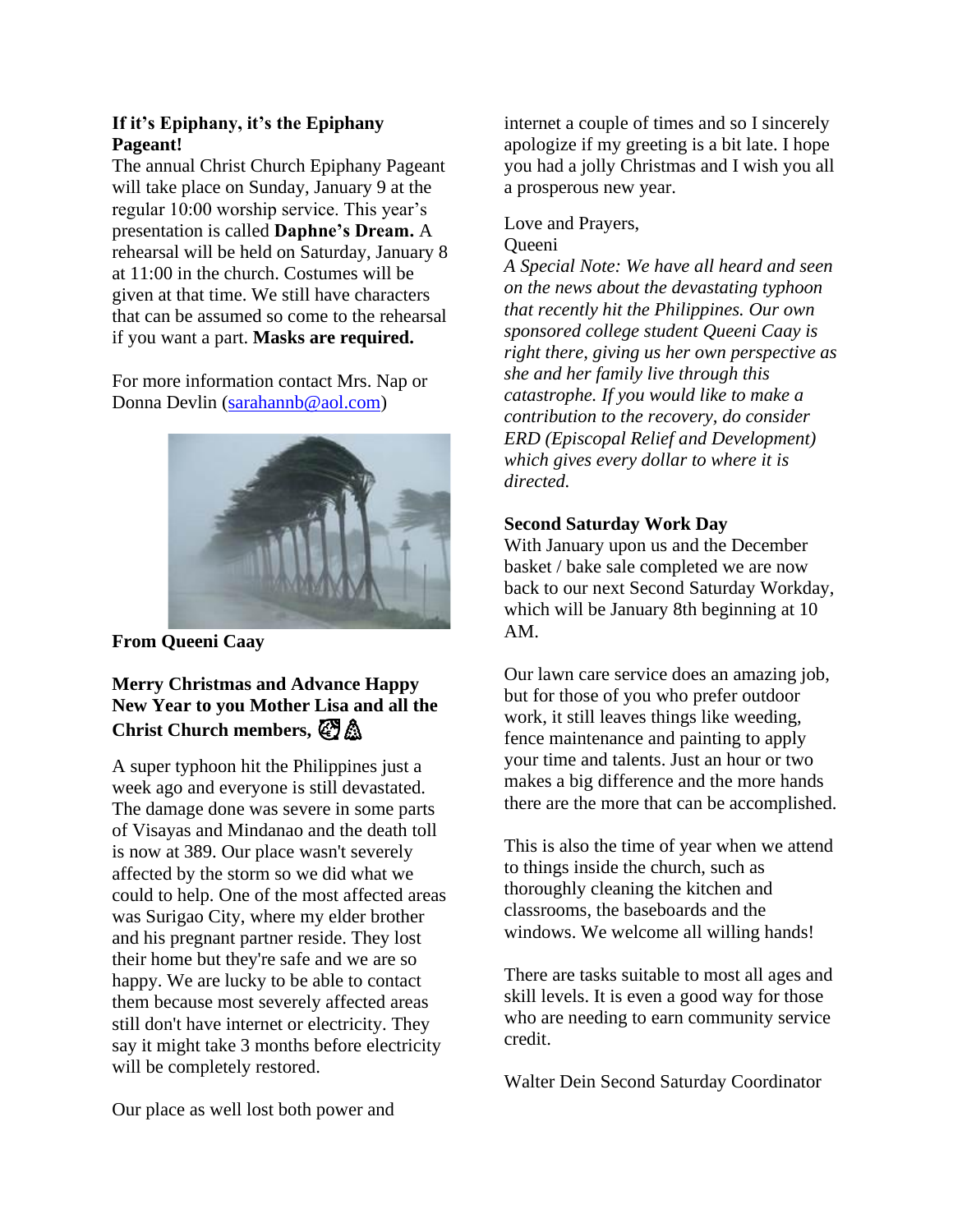**Music of the month: "Old Hundredth"**



The "Old Hundredth," as it is known in England and America, is indeed old, harkening back to the mid- $16<sup>th</sup>$  century, sprouting from the soils stirred by rapidly growing Calvinism. Jean Calvin (1509- 1564) often gets a bad name for his presumed anti-art predilection, however, the Geneva reformer established guidelines that fostered—through strict guidelines—new manifestations of art and music. The "Old Hundredth" is one of such fruits.

Calvin embraced destiny, and if some folks were predestined for salvation and others destined for damnation, so be it. He also despised superfluousness and ornamentation, rejecting *anything* not centered on biblical law. Toward this end, Calvin mercilessly gutted churches of anything and everything that could distract the flock from God's law. That meant, no musical instruments, no stained glass, no artwork, incense or fancy architecture. As *everything* had to be centered around biblical law, so did music: only psalms, or other biblical texts, could be sung in church.

Psalms, however, had to undergo some changes so they could be sung in a simple, sparse, un-fancy manner. Because psalms in the Bible are of varying lengths and meters, the solution was to, first, re-write them in ordered, rhymed translations; second, set them to unaccompanied, simple melodies. The first complete publication—called a psalter—appeared in 1562, featuring 150 metrical French psalm translations and melodies. The most popular and longrunning psalm was Psalm 134, by Loys Bourgeious (1510—1561). Why is it known as the "Old Hundredth"? The melody reappeared in English psalters set to Psalm 100—perhaps best for its posterity; "Old Hundred-and-Thirty-Fourth just doesn't have the same ring to it!

Patrick Durek



**We held ECS NJ our first Sunday on December 19th,** but it is not too late to join as a Friend of ECS-NJ or as a Founding Member. **ECS (**Episcopal Community Service) isa new diocesan initiative, in which our many congregations are able to pool resources to make a considerable difference in the lives of the people of New Jersey.

If you would like more information or would like to sign up, you can go directly to the Diocese of New Jersey website or you can write a check and place it in the offering plate on Sunday (mark ECS in the memo line) or send it to the church office. Start the new year out right! Give generously.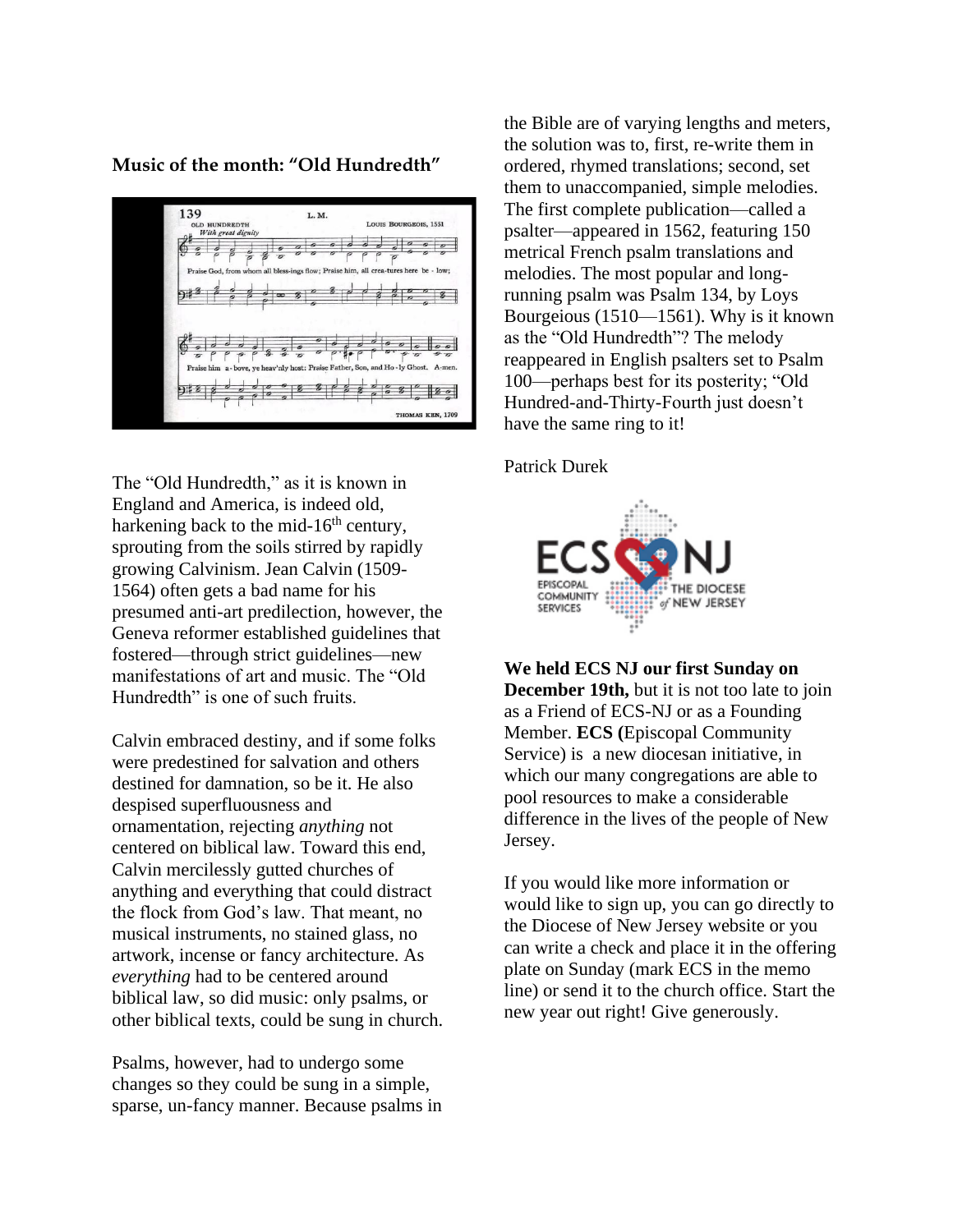#### **Bazaar Update**

This year, with Covid still impacting our community as well as the world at large, the decision was made to have a Holiday Bazaar (the 2020 Bazaar was cancelled entirely) but one that was greatly scaled back from previous years. After some discussion, it was decided that the 2021 Bazaar would consist of the two most popular elements — the Raffle Baskets and our Bake Shop — which would allow us to host members of the community safely while generating some revenue. By having everything in the main room of the Parish House, we could ensure adequate space for both attendees and the goods being displayed. I am happy to report that the **Basket & Baked Goods Bazaar** was a great success -- generating over \$3500 for our church! There was a nice flow of visitors throughout the day, masks were worn by all attendees and there was very little left in the Bake Shop by the end of the day! Thanks to all who participated by donating items for the baskets, brought in completed baskets, baked delicious treats and attended the event. We could not have done it without each and every one of you - and we are truly grateful.

Special thanks to the following: **Colleen & Mark Roth** who did an outstanding job co-ordinating and running the Bake Shop this year. They set-up the space like professional merchandisers, baked numerous items themselves and staffed the shop with the help of family members making it a true family affair. Amazing job team Roth!! **Sue Napoletano** our decorator extraordinaire who transforms our Parish House and gives it a festive, holiday feel using wrapping paper, tape and magic! **Mimi & Gordon Brown** and **Phyllis & George Edwards** who were most capable assistants to Sue and helped bring her vision to life

with the decorating. It may not be the most glamorous job but it is very important! **Judy Buncher** who is so artistic and brilliant at taking a pile of items and creating beautiful baskets out of them. She was my partner in crime in the basket world and I simply could not have done it without her - thank you Judy!! All those who staffed the event (selling tickets, staffing the Bake Shop) and did the behind the scenes work as well (I'm talking about the counters and finance team) -- thank you for your time and support.

Tara Dunford, Bazaar Chair



**Girls Friendly Society News and Events** We are gathering in person in January! Our chapter is meeting up with the GFS Chapter at St. George's for a little yoga and meditation time with Rev. Kathleen Bishop. We will meet at Ralph Hall (their Parish Hall) at 10:00am on Saturday, January 22nd. Moms and girls are welcome. Friends too! Bring a yoga matt or a towel. Rest assured that we will be safely distanced and masked.

GFS received the following note from Holiday Express for our contributions in December:

*"As the 2021 Holiday Express Season draws to a close, we wanted to thank you and the Christ Church - Girls Friendly Society for your generous donation. Your thoughtfulness and the products you supplied helped to fill our essential Holiday Express gift bags—so appreciated and needed by our clients. You have no idea how many people you made smile. Our best to all for a happy holiday season and great New Year.*

*The Holiday Express Staff*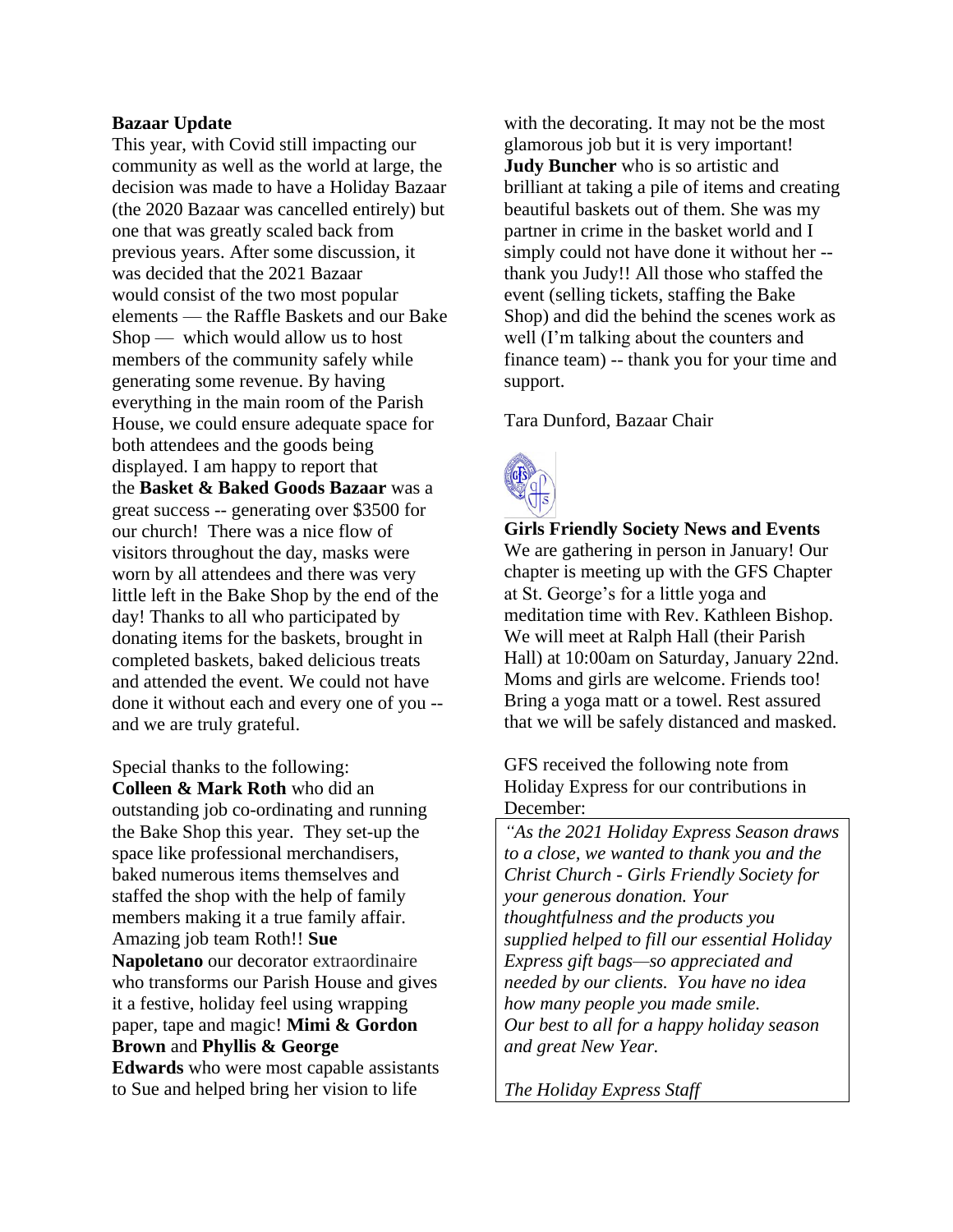#### **A Triumph of Toys**

Each year, the parishioners of Christ Church have helped families from Monmouth County fulfill the wishes of children at Christmas. Many families have been hard hit this past year, and needed our help to provide toys for their children. Many families are out of work, have increased expenses and issues due to the Covid 19 pandemic. Our parishioners have helped make a bright Christmas Day for many children once again this year. Toys were given to Deacon Rose of St. Mark's Church in Keansburg, who works to help families in need in the Bayshore area. Thank you.

Respectfully submitted, Elaine Feyereisen



**Statement from Presiding Bishop Michael Curry on the passing of Archbishop Desmond Tutu** December 26, 2021 *Office of Public Affairs*



With the passing of Archbishop Desmond Tutu, a true friend, colleague, and mentor and a genuinely humble, great soul—has gone before us. He has passed through the gate of death into the arms of the God who gave him life.

While on this earth, he sought to follow Jesus of Nazareth in God's way of love and life. In so doing, he showed us how to live God's dream as children of the one God and creator of all.

So, even in our sorrow that he is no longer walking among us, we can thank God that he did.

Perhaps we best give thanks by honoring his legacy—not merely with lip service to racial justice and reconciliation, but with lives dedicated to this work. We do this by learning to live together as the children and family of God, no longer hurting each other or God's creation, but together living the dream God intended. For in God's dream, as the Hebrew prophet Isaiah said, "they will not hurt or destroy on all my holy mountain; for the earth will be full of the knowledge of the Lord as the waters cover the sea."

To borrow from a friend who texted me on Archbishop Tutu's passing, may the knowledge of his life and heart keep us all strong, good, kind, and loving. May he rest in peace and rise in glory. The Most Rev. Michael Bruce Curry *Presiding Bishop and Primate The Episcopal Church*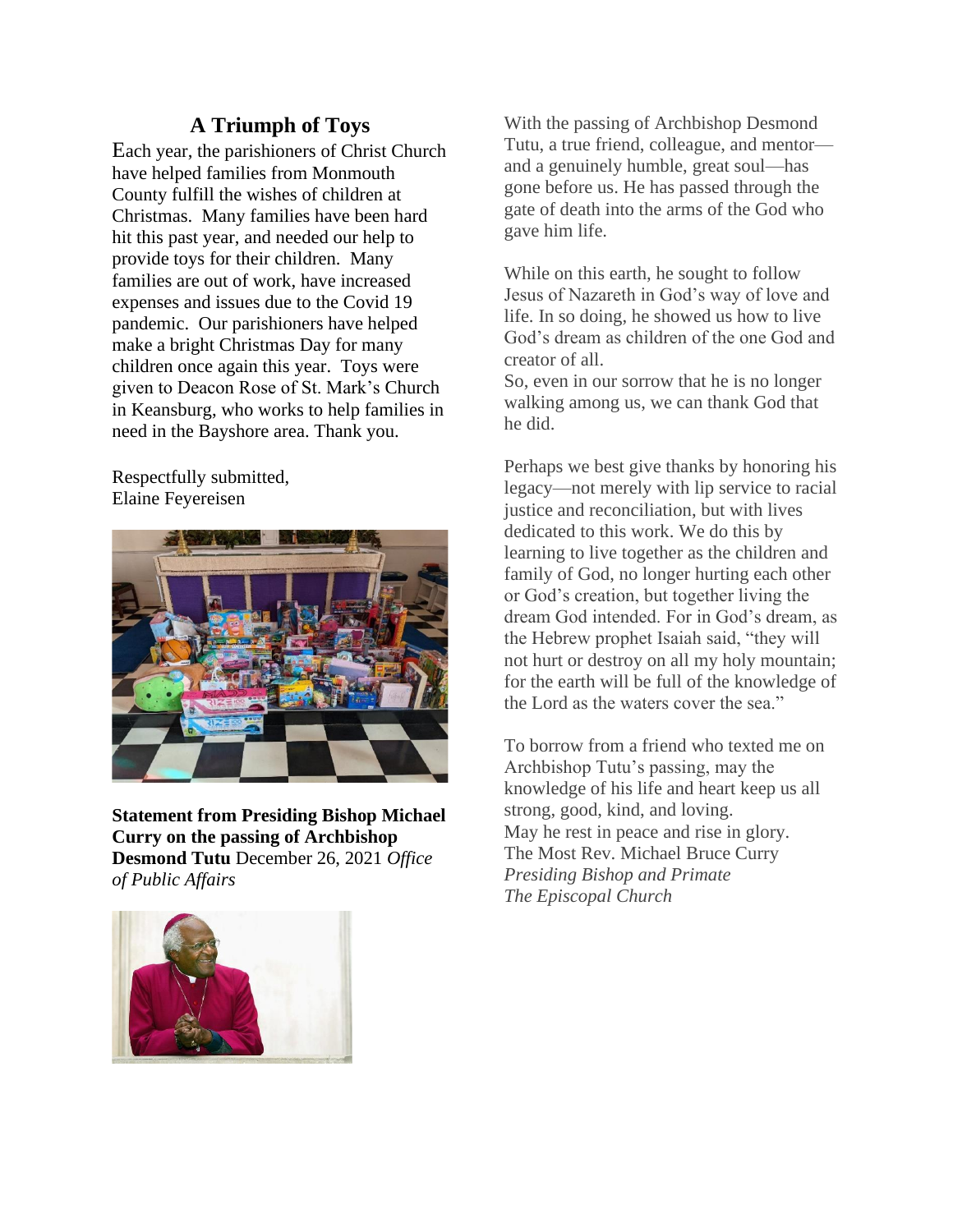### **January 2022**

| <b>January 2</b>                      |         |                                              |  |
|---------------------------------------|---------|----------------------------------------------|--|
| Acolytes:                             | 8:00am  | Priscilla Gettis                             |  |
|                                       | 10:00am | Halina Nibbling, Matthew and Joshua Dunford  |  |
| Lector:                               | 8:00am  | <b>Teddy Keating</b>                         |  |
|                                       | 10:00am | <b>Bill Cuff</b>                             |  |
| Ushers:                               | 8:00am  | Carl Alfano                                  |  |
|                                       | 10:00am | Larry Nibbling, Walter Dein                  |  |
| Altar Guild:                          |         | Judi Buncher                                 |  |
| <b>January 9: EPIPHANY PAGEANT</b>    |         |                                              |  |
| Acolytes:                             | 8:00am  | Edgar John                                   |  |
|                                       | 10:00am | Meg Bernhardt                                |  |
| Lector:                               | 8:00am  | Priscilla Gettis                             |  |
|                                       | 10:00am | <b>Robert Maber</b>                          |  |
| Ushers:                               | 8:00am  | Judi Buncher                                 |  |
|                                       | 10:00am | Rod Webster, Jim O'Connor                    |  |
| Altar Guild:                          |         | Cindy Webster                                |  |
| January 16                            |         |                                              |  |
| Acolytes:                             | 8:00am  | PJ Reyes                                     |  |
|                                       | 10:00am | Andrew Brown, Trevor Van Valkenburgh         |  |
| Lector:                               | 8:00am  | Peggy James                                  |  |
|                                       | 10:00am | Bob Van Valkenburgh                          |  |
| Ushers:                               | 8:00am  | <b>Walter Dein</b>                           |  |
|                                       | 10:00am | Bramley Maber, Connie Goddard                |  |
| Altar Guild:                          |         | Judi Buncher                                 |  |
|                                       |         |                                              |  |
| <b>January 23</b>                     |         |                                              |  |
| Acolytes:                             | 8:00am  | Judi Buncher                                 |  |
|                                       | 10:00am | Meg Bernhardt, Isabelle and Isara Chen Durek |  |
| Lector:                               | 8:00am  | <b>Walter Dein</b>                           |  |
|                                       | 10:00am | <b>Bob Honecker</b>                          |  |
| Ushers:                               | 8:00am  | Peggy James                                  |  |
|                                       | 10:00am | Larry Nibbling, Stephen Rudolph              |  |
| Altar Guild:                          |         | Halina Nibbling                              |  |
| January 30: ANNUAL MEETING: No 8:00am |         |                                              |  |
| Acolytes:                             | 10:00am | Cassandra Murphy, Dexter and Cody Craven     |  |
| Lector:                               | 10:00am | Meg Bernhardt                                |  |
| Ushers:                               | 10:00am | Elaine Feyereisen, Walter Dein               |  |
| Altar Guild:                          |         | Cindy Webster                                |  |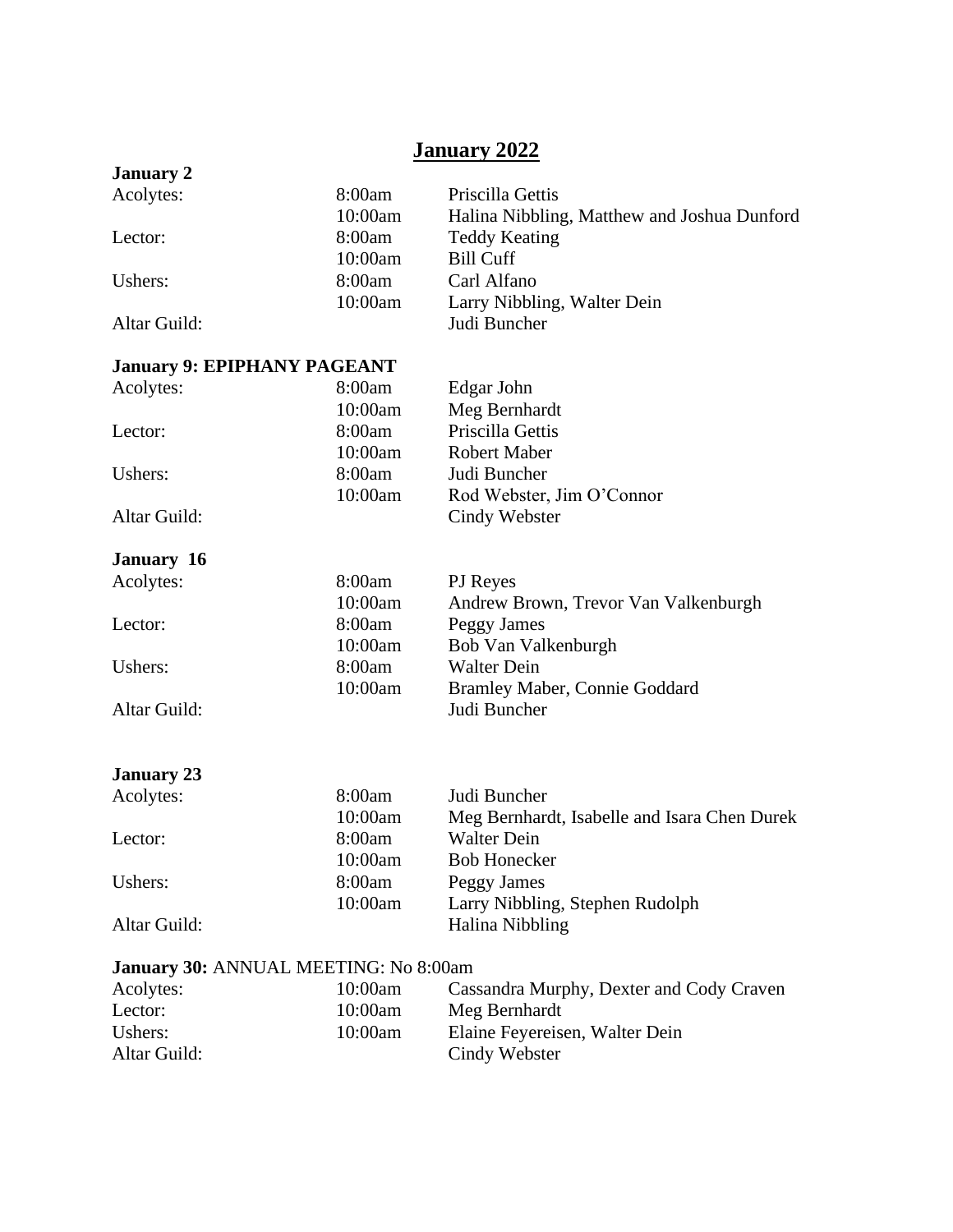











**Scenes from December at Christ Church**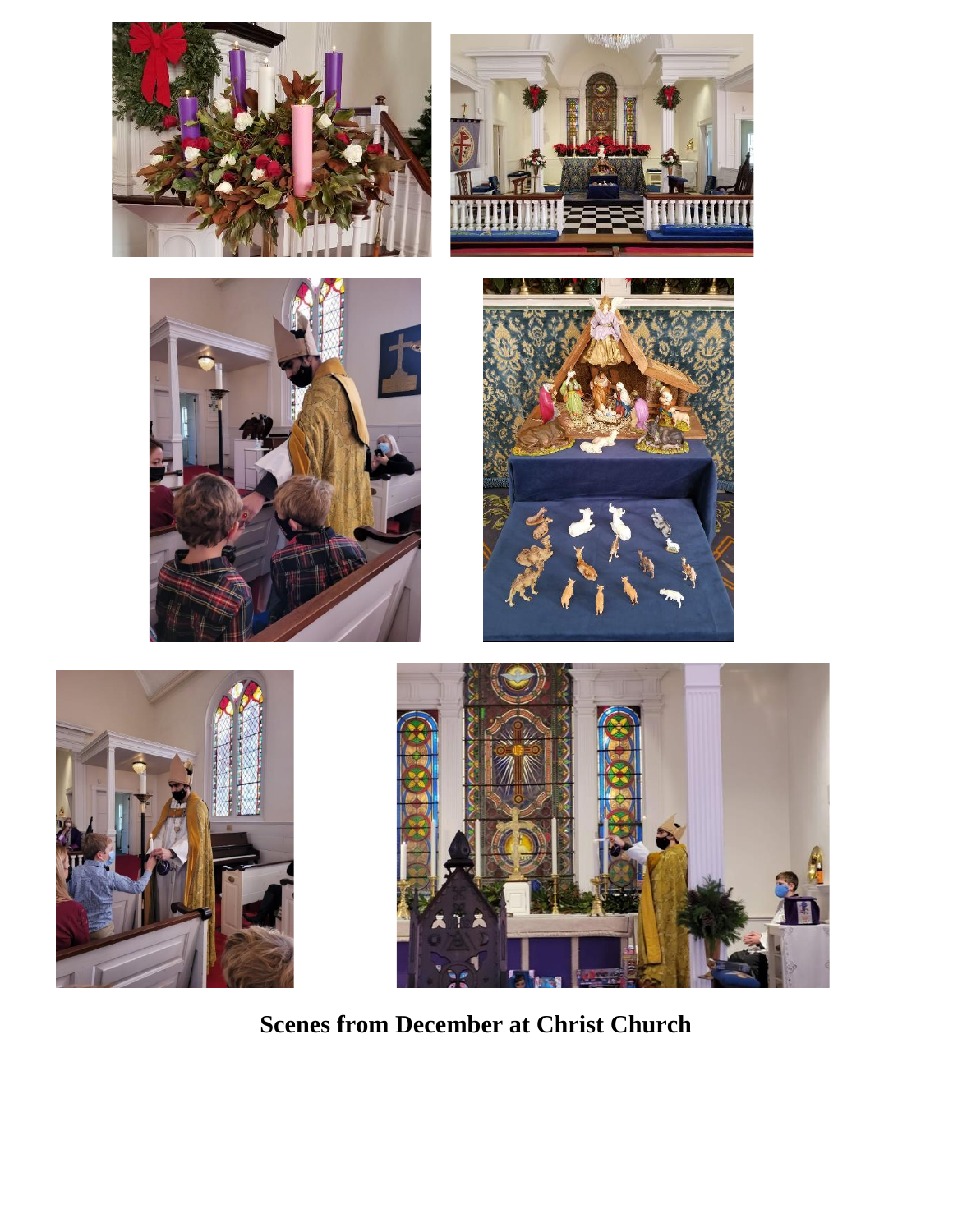*Christ Church Shrewsbury* 

*380 Sycamore Avenue Shrewsbury, NJ 07702*

[ChristChurchShrewsbury@verizon.net](mailto:ChristChurchShrewsbury@verizon.net)

*The Communications Team reminds you to check the web site for current parish news. www.christchurchshrewsbury.org*



"Be friends with Christ Church Shrewsbury" and then invite your friends to be our friend so we all can be informed and connected to events in our community.

#### SPREAD THE GOOD NEWS OF JESUS CHRIST. BRING SOMEONE TO CHURCH WITH YOU.

The Reverend Lisa S. Mitchell, Rector The Reverend Victoria Cuff, Deacon Iris Chen, Organist/Choirmaster Debbie Roese, Office Administrator Jeff Veil, Sexton

#### **VESTRY 2021**

Peggy James – Senior Warden, Stewardship Elaine Feyereisen – Junior Warden Carl Alfano Walter Dein – Building and Grounds Connie Goddard – Outreach Sheila Hatami-Watson Sue Napoletano- Church School Larry Nibbling - Finance Martie Viets Treasurer – Stephen Craven Asst. Treasurer--Lynn Marengo, Larry Nibbling Vestry Clerk – Nancy Stewart